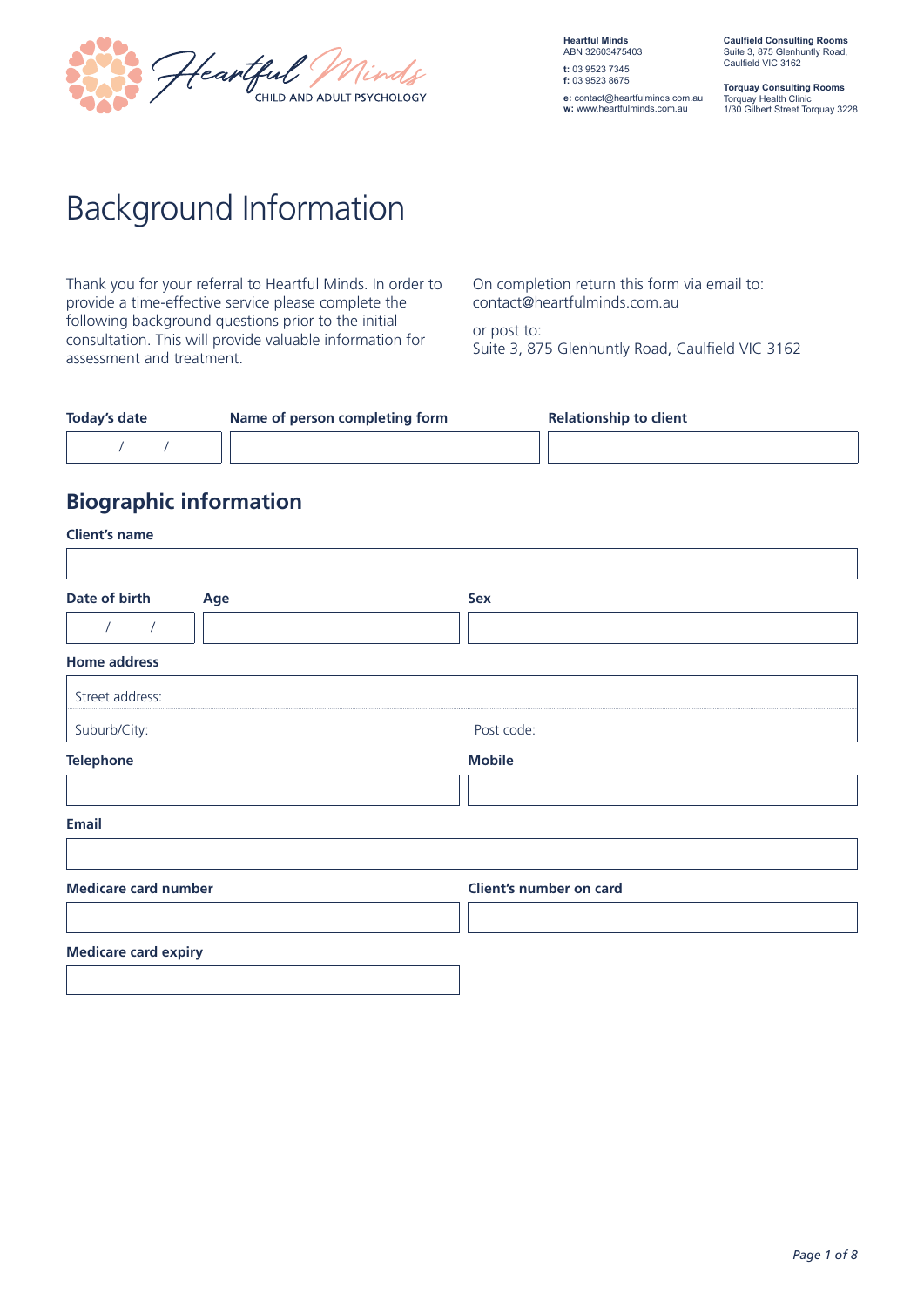

**e:** contact@heartfulminds.com.au **w:** www.heartfulminds.com.au

**Caulfield Consulting Rooms** Suite 3, 875 Glenhuntly Road, Caulfield VIC 3162

**Torquay Consulting Rooms** Torquay Health Clinic 1/30 Gilbert Street Torquay 3228

# Background Information

## **Family background**

| <b>Relationship of parents</b>                                    |                                |     |
|-------------------------------------------------------------------|--------------------------------|-----|
| $\bigcirc$ Married<br>$\bigcirc$ De facto<br>$\bigcirc$ Separated | ◯ Divorced                     |     |
| <b>Mother's name</b>                                              | <b>Occupation</b>              |     |
|                                                                   |                                |     |
| Date of birth                                                     | <b>Number on Medicare card</b> |     |
|                                                                   |                                |     |
| <b>Telephone</b>                                                  | <b>Mobile</b>                  |     |
|                                                                   |                                |     |
| <b>Father's name</b>                                              | <b>Occupation</b>              |     |
|                                                                   |                                |     |
| <b>Telephone</b>                                                  | <b>Mobile</b>                  |     |
|                                                                   |                                |     |
| Date of birth                                                     | <b>Number on Medicare card</b> |     |
|                                                                   |                                |     |
| Step parent's name                                                | <b>Occupation</b>              |     |
|                                                                   |                                |     |
| <b>Telephone business hours</b>                                   | <b>Mobile</b>                  |     |
| <b>Names of brothers and sisters</b>                              | Age                            |     |
|                                                                   |                                |     |
|                                                                   |                                |     |
|                                                                   |                                |     |
|                                                                   |                                |     |
| Names of other people living in the household                     | <b>Relationship to client</b>  | Age |
|                                                                   |                                |     |
|                                                                   |                                |     |
|                                                                   |                                |     |
|                                                                   |                                |     |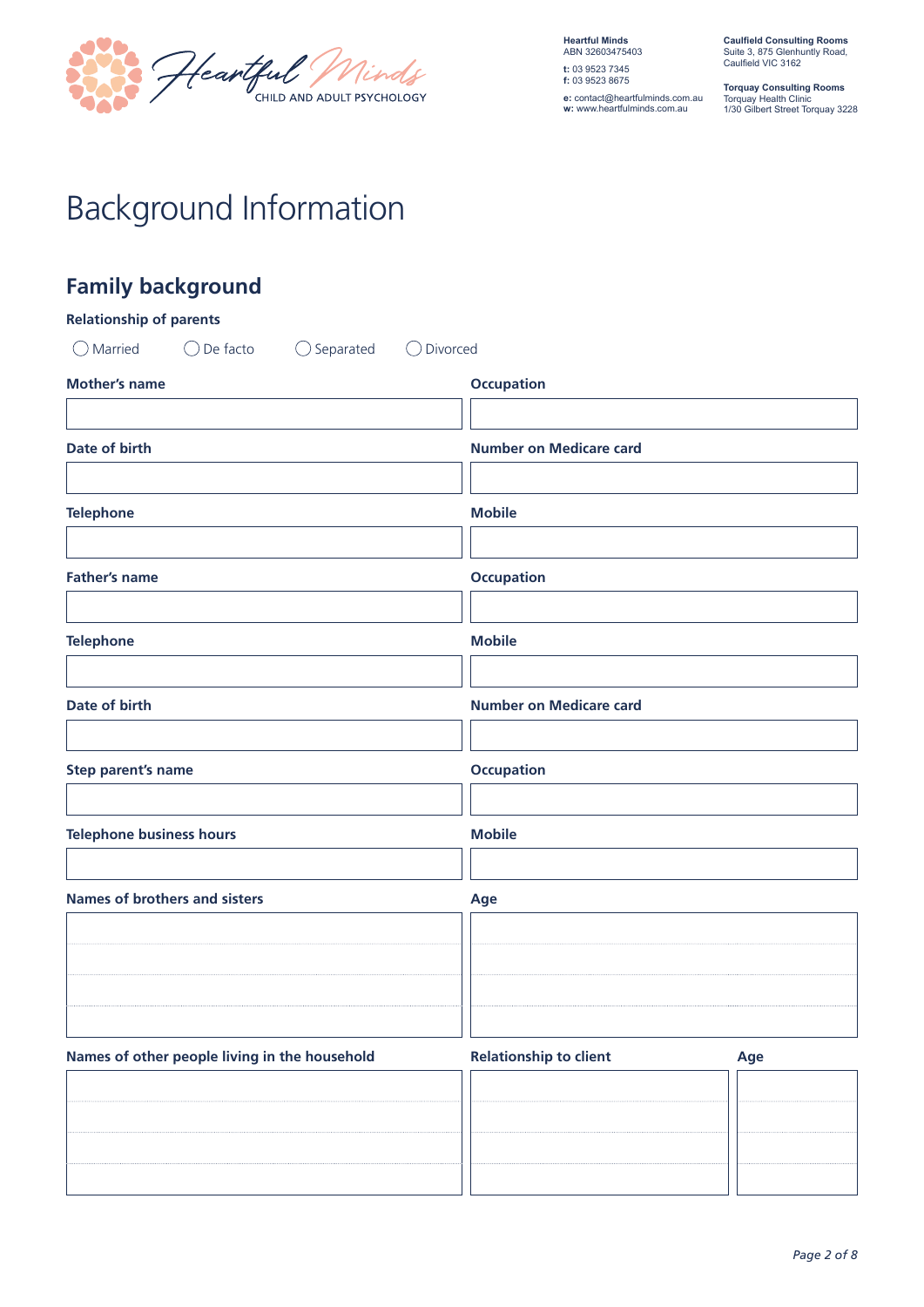

**e:** contact@heartfulminds.com.au **w:** www.heartfulminds.com.au

**Caulfield Consulting Rooms** Suite 3, 875 Glenhuntly Road, Caulfield VIC 3162

**Torquay Consulting Rooms** Torquay Health Clinic 1/30 Gilbert Street Torquay 3228

# Background Information

### **Educational history**

| Grade/Year         |
|--------------------|
|                    |
| <b>Telephone</b>   |
|                    |
| <b>School type</b> |
|                    |
|                    |
|                    |
|                    |
|                    |

## **Development history**

**Birth difficulties or complications**

**Birth weight and number of months if premature**

**Feeding difficulties during infancy**

**Sleeping difficulties during infancy**

**Settling difficulties during infancy**

**Holding and attachment difficulties during infancy**

**Alertness difficulties during infancy**

**Growth and development difficulties during the first few years**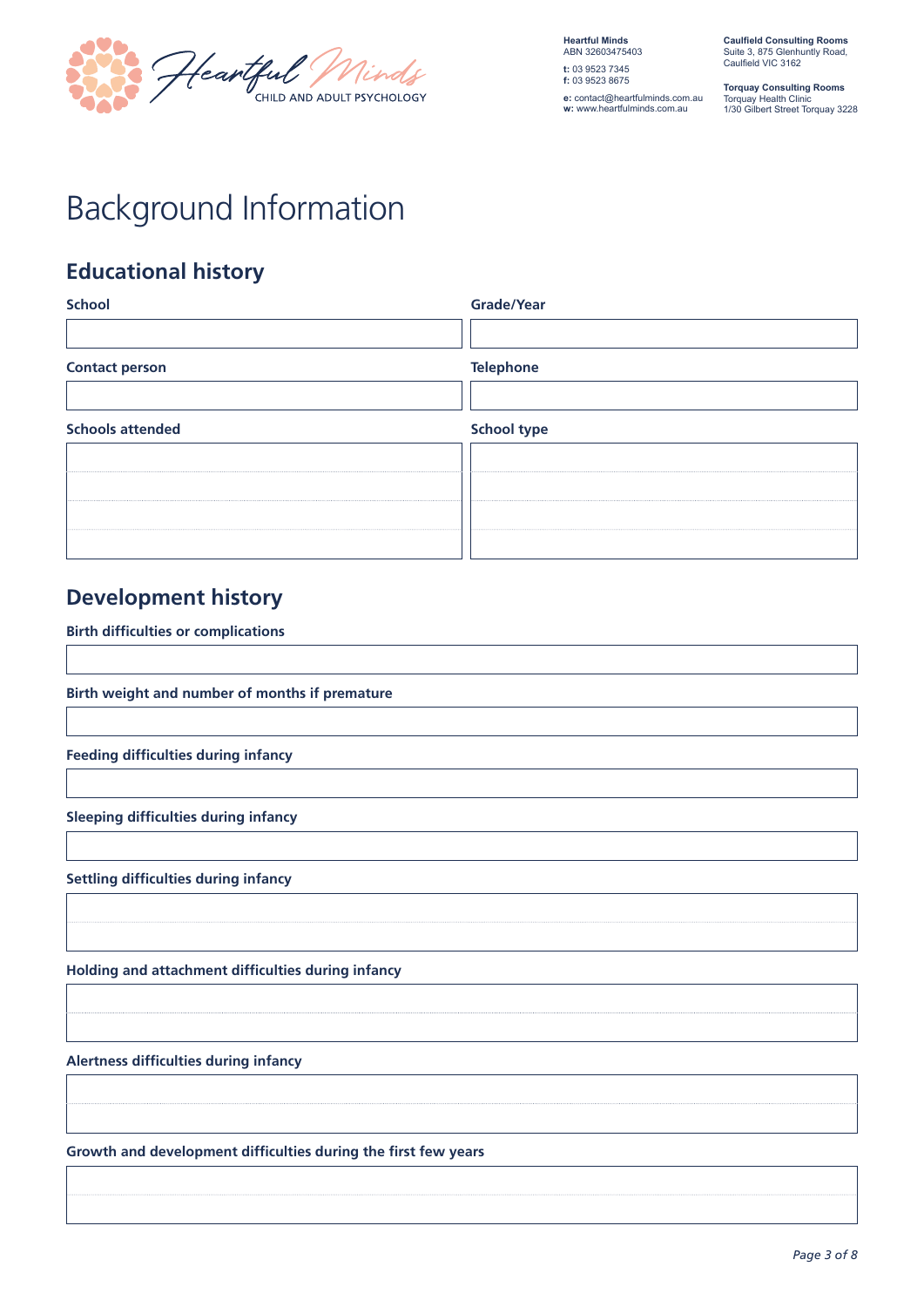

**Heartful Minds** ABN 32603475403 **t:** 03 9523 7345 **f:** 03 9523 8675 **e:** contact@heartfulminds.com.au **w:** www.heartfulminds.com.au

**Caulfield Consulting Rooms** Suite 3, 875 Glenhuntly Road, Caulfield VIC 3162

**Torquay Consulting Rooms** Torquay Health Clinic 1/30 Gilbert Street Torquay 3228

# Background Information

## **Developmental milestones and behaviour patterns:**

| <b>Behaviour</b>           | <b>Approximate age</b> |
|----------------------------|------------------------|
| Responded to mother        |                        |
| Rolled over                |                        |
| <b>Babbled</b>             |                        |
| Crawled                    |                        |
| Sat alone                  |                        |
| Spoke first word           |                        |
| Walked alone               |                        |
| Put several words together |                        |
| Fed self                   |                        |
| Toilet trained             |                        |
| Dry at night               |                        |
| Dressed self               |                        |
| Rode tricycle              |                        |

## **Medical history**

| <b>Current medication</b> | <b>Dosage</b> | <b>Prescribed by</b> | <b>Reason</b> |
|---------------------------|---------------|----------------------|---------------|
|                           |               |                      |               |
|                           |               |                      |               |
|                           |               |                      |               |
|                           |               |                      |               |

#### **Childhood illnesses**

## **Presenting problem/s**

#### **Description of current difficulties**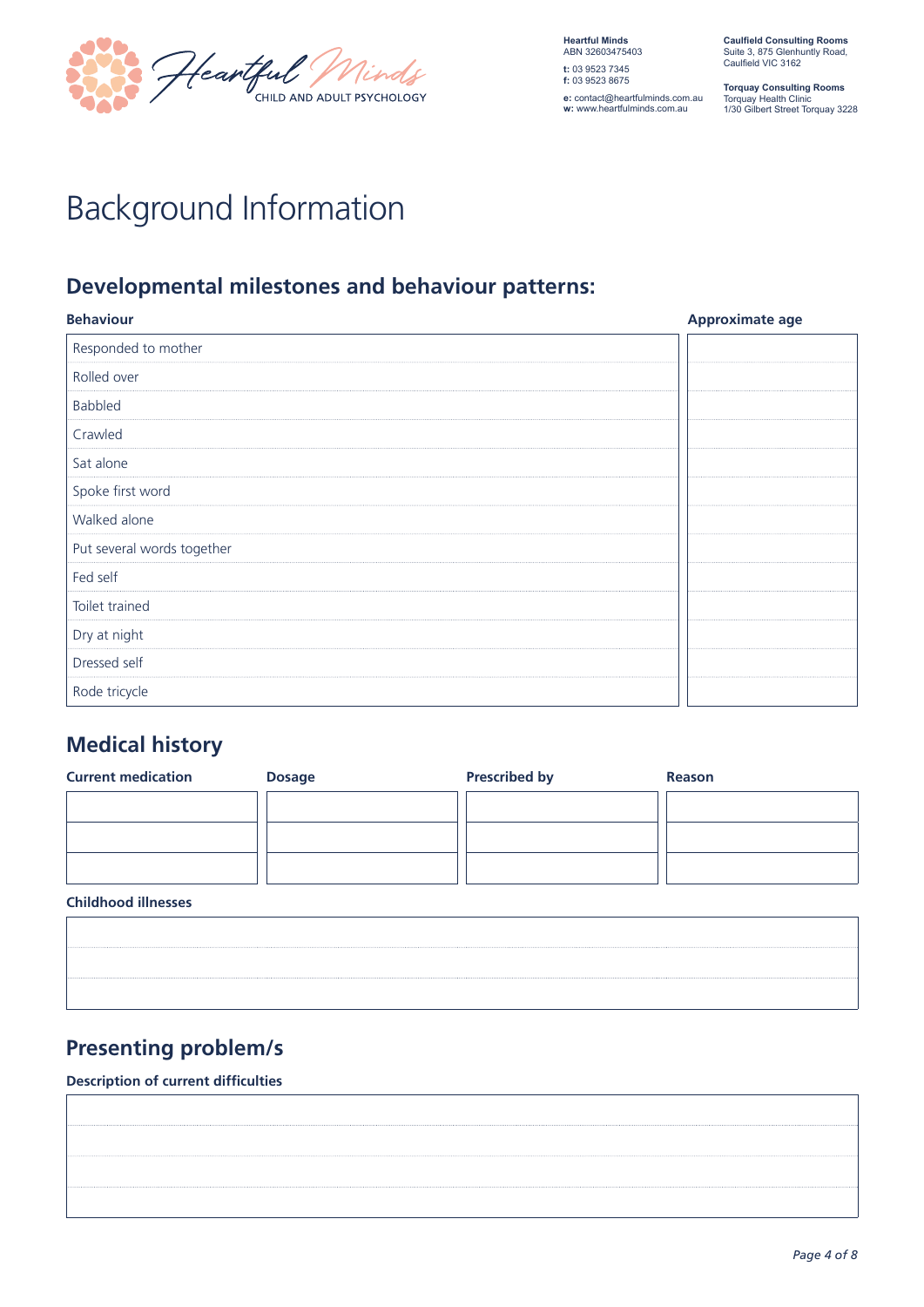

**Heartful Minds** ABN 32603475403 **t:** 03 9523 7345 **f:** 03 9523 8675 **e:** contact@heartfulminds.com.au **w:** www.heartfulminds.com.au

**Caulfield Consulting Rooms** Suite 3, 875 Glenhuntly Road, Caulfield VIC 3162

**Torquay Consulting Rooms** Torquay Health Clinic 1/30 Gilbert Street Torquay 3228

# Background Information

### **Previous assessments and treatments for the current difficulties**

| <b>Descrip</b><br>intion |  |
|--------------------------|--|
|                          |  |
|                          |  |
|                          |  |
|                          |  |
|                          |  |

## **Problem specific information**

| <b>Commencement of difficulty</b> | How often does the difficulty occur? |  |  |
|-----------------------------------|--------------------------------------|--|--|
|                                   |                                      |  |  |
|                                   |                                      |  |  |
|                                   |                                      |  |  |
|                                   |                                      |  |  |
|                                   |                                      |  |  |
|                                   |                                      |  |  |
|                                   |                                      |  |  |
|                                   |                                      |  |  |
|                                   |                                      |  |  |
|                                   |                                      |  |  |
|                                   |                                      |  |  |
|                                   |                                      |  |  |
|                                   |                                      |  |  |
|                                   |                                      |  |  |

|  |  |  | <b>Possible reasons for difficulty</b> |
|--|--|--|----------------------------------------|
|--|--|--|----------------------------------------|

**Strategies used to manage difficulty**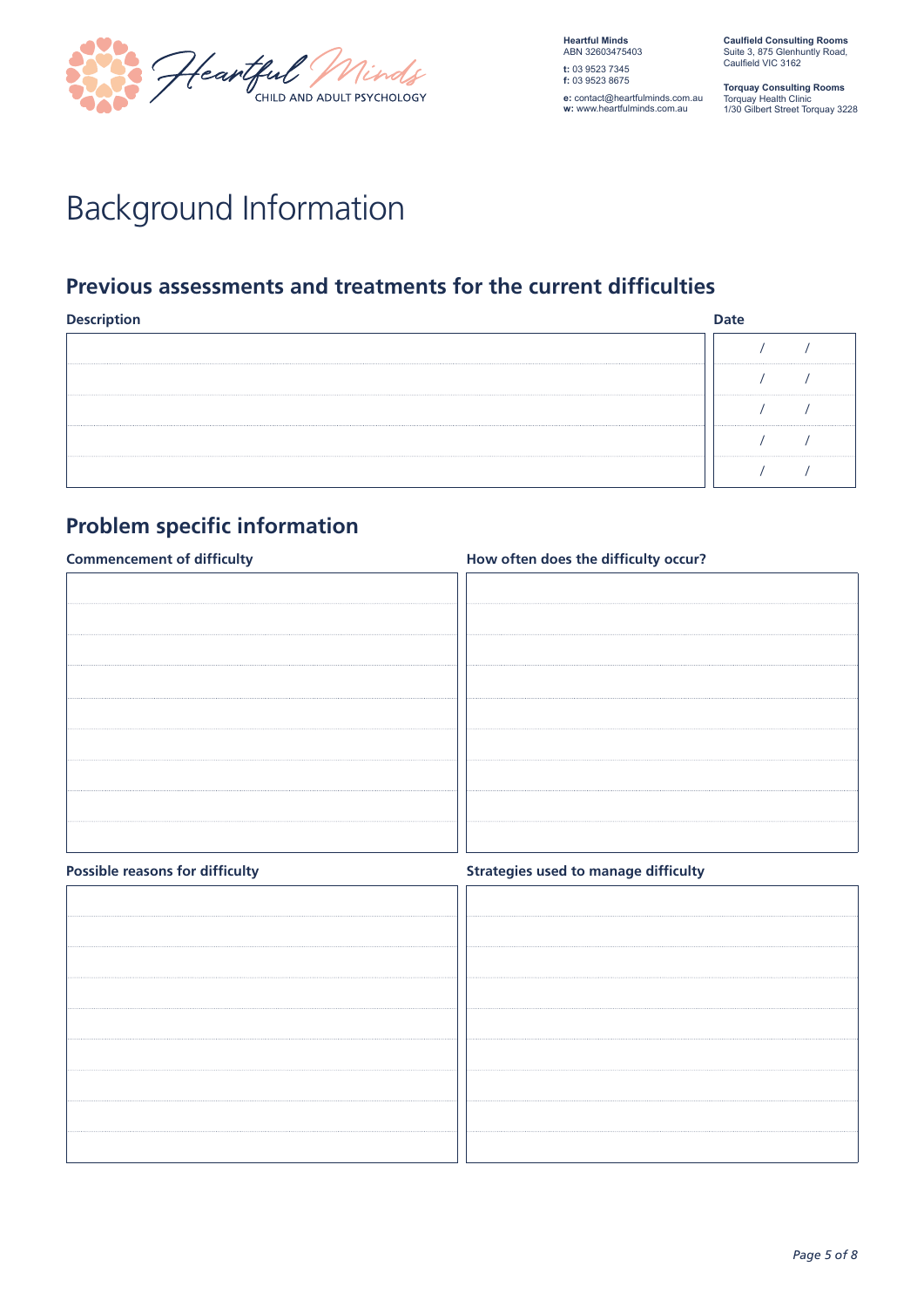

**e:** contact@heartfulminds.com.au **w:** www.heartfulminds.com.au

**Caulfield Consulting Rooms** Suite 3, 875 Glenhuntly Road, Caulfield VIC 3162

**Torquay Consulting Rooms** Torquay Health Clinic 1/30 Gilbert Street Torquay 3228

# Background Information

## **Other information**

**Favourite activities Strengths/Skills**

#### **Other important information**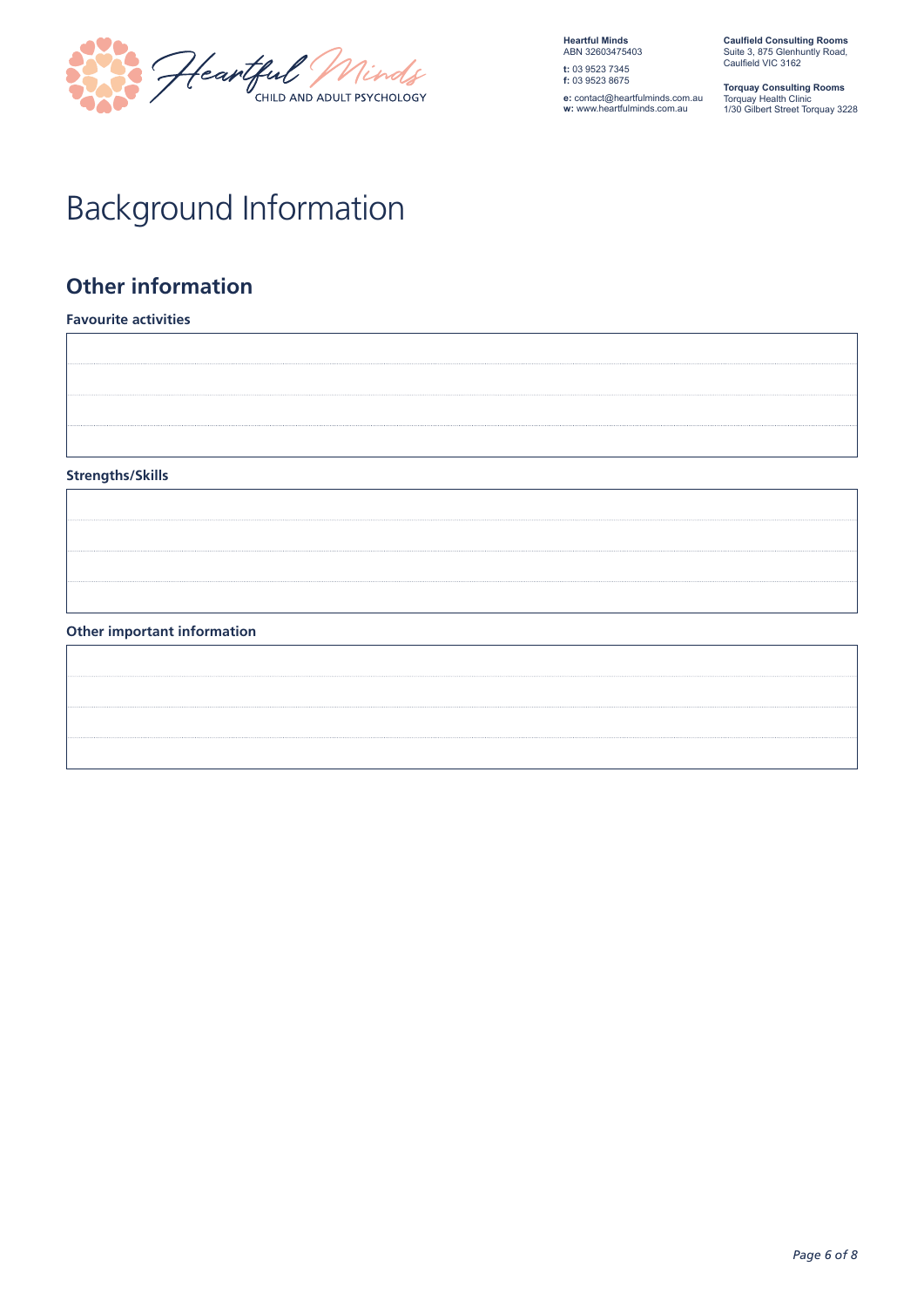

**Heartful Minds** ABN 32603475403 **t:** 03 9523 7345 **f:** 03 9523 8675 **e:** contact@heartfulminds.com.au

**w:** www.heartfulminds.com.au

**Caulfield Consulting Rooms** Suite 3, 875 Glenhuntly Road, Caulfield VIC 3162

**Torquay Consulting Rooms** Torquay Health Clinic 1/30 Gilbert Street Torquay 3228

## Fees & Rebates

#### **Medicare rebates**

#### **Sessions in clinic**

Medicare rebates to the value of \$126.50 for clinical psychologists and \$86.15 for general psychologists per session. A referral from a GP or paediatrician is required to access these rebates from Medicare. You are still able to access our services without this referral but the Medicare rebate will not apply. You can also check with your private health insurance as they may cover the sessions – rebates will vary between providers.

#### **Sessions at school**

Medicare rebates for visits at school are \$148.00 for senior psychologists and \$108.25 for all other psychologists. We are able to process your Medicare claims so please ensure we have your current details.

#### **Private health insurance**

If you are eligible to claim your visits through your private health insurer we are able to process these claims via HICAPS. If your appointment is not in the clinic, unfortunately we are unable to process claims without your card. Once payment is made, we will send you a receipt of payment to claim with your private health insurer.

#### **Reports and assessments**

Most reports and assessments are not covered by Medicare. Report fees are listed in our Fees & Charges and are an additional charge to your session fees. Once again check with your private health insurer as they may cover these costs.

### **Cancellation policy**

We understand that from time to time appointments need to be cancelled or rescheduled. As it can sometimes be too late to fill the appointment we have a strict 24 hour cancellation policy. Any appointment cancelled under 24 hour's notice will be charged a full session fee. These fees are not claimable through Medicare.

#### **Payment of invoices**

All clinic sessions are to be paid for on the day of appointment. School invoices are to be paid within 24 hours of receiving invoice. Any late payments will incur a \$10 late fee.

I have read and agree to the above:

| <b>Name</b> | <b>Signature</b> | <b>Date</b> |
|-------------|------------------|-------------|
|             |                  |             |